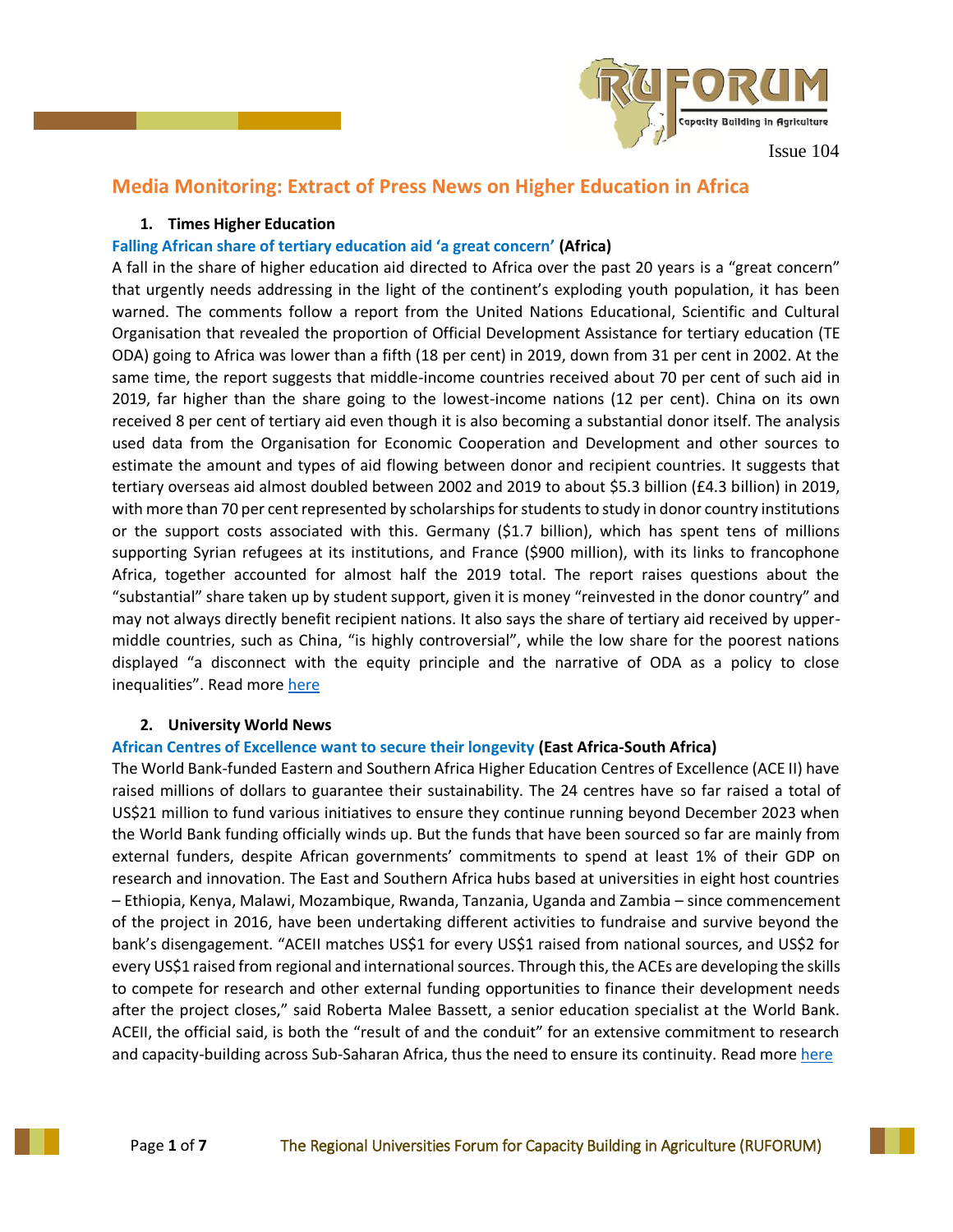

#### **3. UFS**

# **Fresh from the farm – UFS Experimental Farm delivers research with social impact (South Africa)**

Adding to the value chain, extending the teaching and learning process, and supporting the development of the surrounding communities – this is the result of seven years of hard work for the Paradys Experimental Farm of the University of the Free State (UFS). Whether it is yoghurt and cheese from the dairy factory, wool products from the wool production and wool processing hub, or an ice-cold beer from the fermentation institute, the farm will soon share the fruits of its labour with the Bloemfontein community. Situated outside Bloemfontein on the road to Reddersburg, the farm is an agricultural training centre in the Faculty of Natural and Agricultural Sciences for UFS students who, among others, take modules in agriculture, working with cattle, sheep, crop cultivation, and milk production. Moreover, the farm also offers training opportunities to members of the community, ranging from short courses in animal health and animal breeding to workshops in wool classing, sheep handling, and sheep management. "We want to take students through the entire production chain. It is a valuable part of our teaching and can make our work on the farm more profitable. The aim is to extend the use of a specific product. Instead of only selling milk, we add value to the product and sell it, for instance, as cheese or yoghurt. Or in the case of grain, rather than only selling it to wholesalers to make bread, it can be fermented into beer and waste can be used as animal feed," says Prof Frikkie Neser, Head of the Department of Animal Sciences. He is the convenor of this initiative, along with the Dean of the Faculty of Natural and Agricultural Sciences, Prof Danie Vermeulen. Currently, eight departments in four of the faculties at the UFS are involved in the work on the experimental farm. Read mor[e here](https://www.ufs.ac.za/templates/news-archive-item-more/campus-news/2022/june/fresh-from-the-farm-ufs-experimental-farm-delivers-research-with-social-impact)

#### **4. PML Daily**

#### **FAO, Makerere University embark on training scientists on digital soil-mapping (Uganda)**

KAMPALA – Food and Agriculture Organisation of the United Nations – FAO in partnership with Makerere University have on Monday began a five-day digital soil-mapping training course to selected scientists to enhance the use of fertilizers to scale up the sustainable management of soils in Uganda. Titled: "Capacity Development on Sustainable Soil Management for Uganda", the workshop is aimed at contributing to building capacity for national soil database and soil monitoring for the key stakeholders in Uganda. The training is part of FAO's ongoing intervention to strengthen capacity of public and private institutions and communities to sustainably manage natural resources, restore degraded lands and protect vital ecosystems. Organized through FAO's project on "Capacity development on sustainable soil management – Africa", the soil-mapping course is financed by the China International Center for Economic and Technical Exchange and the Ministry of Commerce of the People's Republic of China. Opening the training at the College of Computing and Information Sciences, Makerere University on Monday afternoon, Mr Anping Ye, Director, Office of South-South and Triangular Cooperation Division, FAO said that the activity is within the context of the South-South cooperation arrangements. "Under the South to South Cooperation, FAO plays an active role in facilitating cooperation between countries to exchange information, knowledge and technologies to promote agriculture, reduce food insecurity and malnutrition." "In the context of Uganda, in Agriculture sector, FAO has facilitated cooperation arrangements between Uganda and Peoples Republic of China. One of the ongoing cooperation arrangements with Uganda, in particular through Ministry of Agriculture, Animal Industry and Fisheries, is sharing of knowledge and experiences on sustainable soil management," he added. Read more [here](https://www.pmldaily.com/business/agriculture/2022/06/fao-makerere-university-embark-on-training-scientists-on-digital-soil-mapping.html)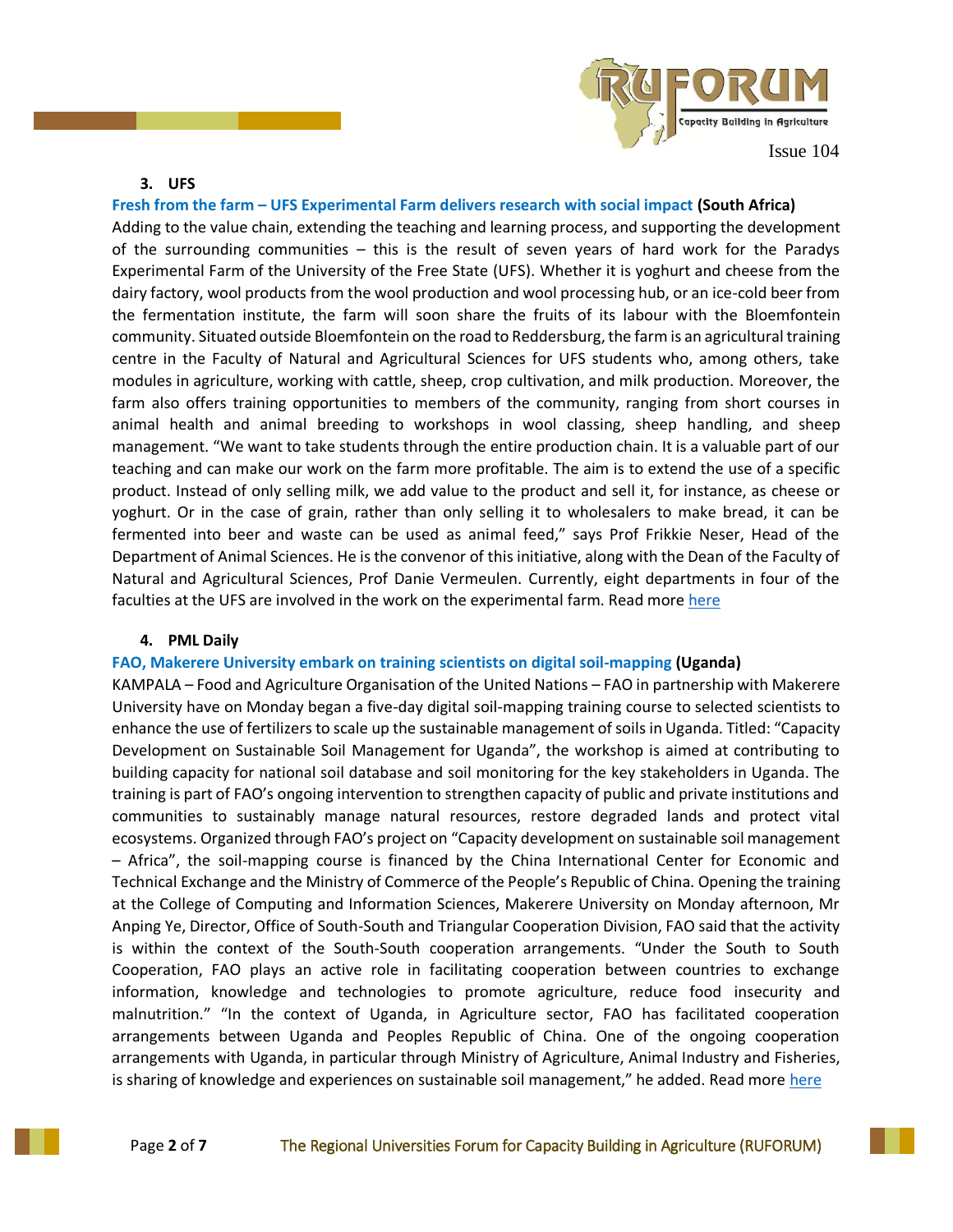

#### **5. University World News**

#### **ARUA sets target for increased research outputs, more PhDs (Africa)**

The African Research Universities Alliance (ARUA) has launched a strategic plan covering the period 2022- 27 as a framework towards increasing the African continent's contribution to global cutting-edge research output to 5% over a period of 10 years. ARUA is a network of 16 selected flagship research universities in Africa with a common vision to expand and significantly enhance the quality of research carried out by African researchers. The network has been operational since March 2015, when it was inaugurated in Dakar, Senegal. The alliance has been active in positioning research universities on the continent and sees the higher education sector as key role players in informing and executing the education and development targets of the African Union's Agenda 2063. The strategy underscores the role of ARUA as a network of public universities that supports the transformation of Africa by means of research and innovation. The plan will align ARUA's current initiatives with its core vision of significantly expanding and enhancing the quality of research done in Africa by African researchers to consolidate the gains made since its inception. The strategy has four pillars: enhanced research (see table), expanded and improved graduate training and support, strengthening institutional capability for research management and research advocacy. Under the broad aim of improving graduate training, ARUA wants universities to have a minimum of 75% instead of 45% PhD holders as academic staff over a 10-year period to help in the development of good quality PhD graduates for other African universities. Read mor[e here](https://www.universityworldnews.com/post.php?story=20220608191209159)

#### **6. Higher Ed Drive**

#### **How are academic libraries evaluating streaming media for their collections? (Global)**

Academic librarians are far more interested in streaming media's effect on instruction than they are in relationships with companies providing the content, according to new survey data that gauges how libraries are approaching resources like documentaries, films, music and podcasts — and how they anticipate spending on streaming materials in the future. Almost all respondents, 96%, said the impact on instruction was important when purchasing or renewing streaming licenses, found a survey released Thursday by educational research nonprofit Ithaka S+R. That was slightly more than the portion who labeled as important annual cost, 94%, and content quality, 90%. At the other end of the spectrum, just 27% said long-term relationships with a content provider were important, and only 26% said flexible payment models were important. College libraries say streaming media has grown more critical for meeting student needs since the pandemic first prompted college campuses to send students home. Twothirds of polled librarians said streaming media has become more important in meeting student needs since March of 2020, and 42% said demand for streaming media has increased since then. The survey comes at a time when the proliferation of streaming media is opening up educational and research possibilities but also stressing budgets, said Makala Skinner, senior surveys analyst at Ithaka S+R and coauthor of a report the nonprofit published on the survey results. Read mor[e here](https://www.highereddive.com/news/how-are-academic-libraries-evaluating-streaming-media-for-their-collections/625155/)

### **7. University World news**

### **MPs reject bill aimed at curtailing university autonomy (Kenya)**

Kenya's parliament has rejected a legal framework that would have given the cabinet secretary for education sweeping powers in the appointment of vice-chancellors, deputy vice-chancellors, principals of university constituent colleges and members of university councils in public universities. If the members of parliament, or MPs, had assented to the Universities Amendment Bill 2021, the cabinet secretary would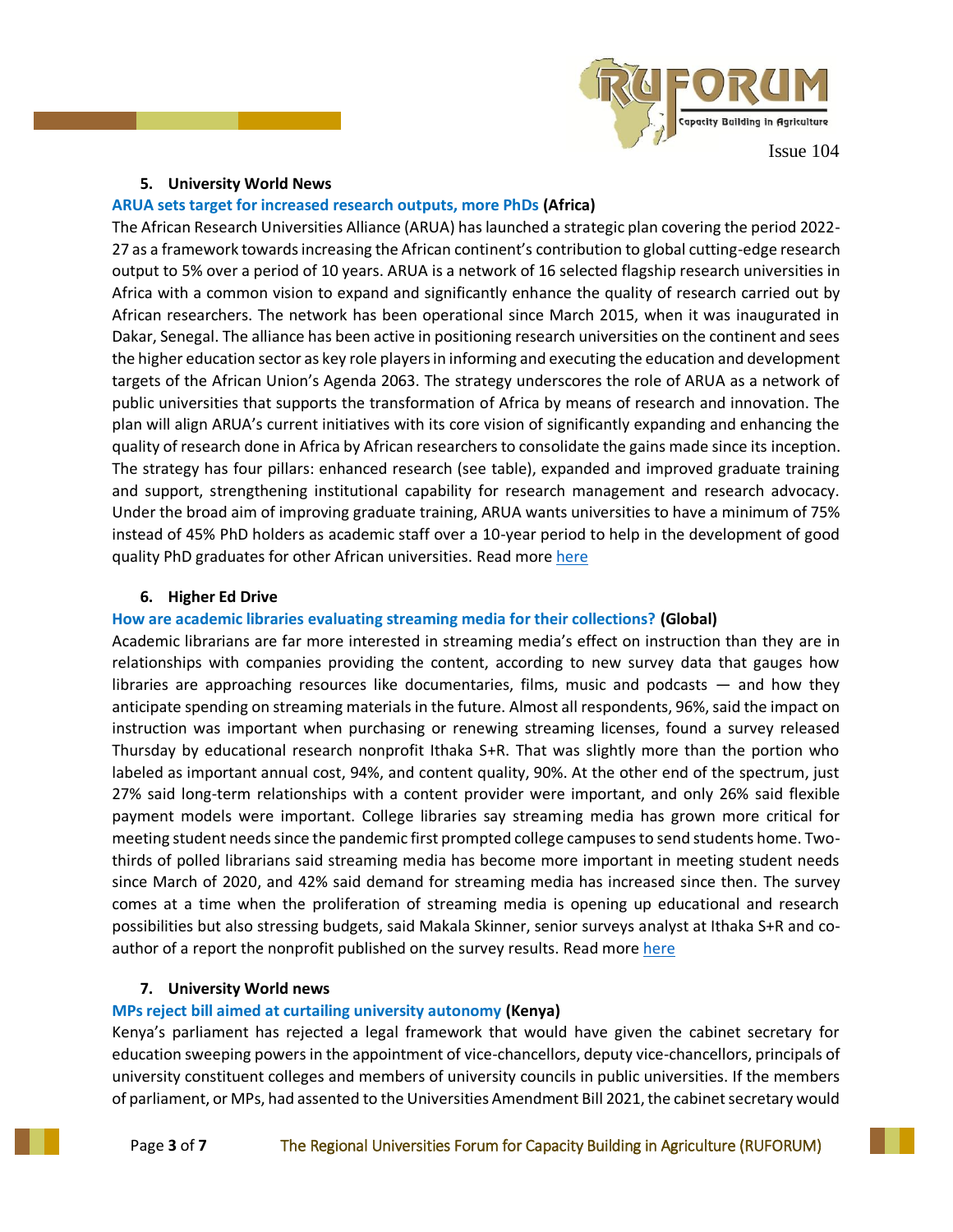

have acquired the authority to revoke appointments, transfer or sack such office bearers and even set aside decisions of senates and university councils. In order to achieve that objective, the cabinet secretary would have acquired powers to appoint and control selection panels for the appointment of the top university officials. In total, the bill had 20 amendments which, according to MP Amos Kimunya, the leader of the majority Jubilee Party in parliament, were meant to improve governance in higher education. But MPs who were debating the bill on its third reading on 7 June argued that the amendments were unconstitutional as there had been no public participation on those issues. "We are aware that other stakeholders in higher education were not consulted," said Kimani Ichung'wah, another MP. Many MPs were opposed to suggestions to restructure the Universities Fund, a facility that was established to raise funds for public universities and to start providing resources to private universities that admitted government-sponsored students. Read more [here](https://www.universityworldnews.com/post.php?story=20220614092839317)

### **8. AAU**

# **Centres of Excellence Explore More Effective Ways to Accelerate Development Impact in the Region (Africa)**

To propel the overarching goal of the Africa Higher Education Centres of Excellence for Development Impact (ACE Impact), and to ensure that the research outputs of higher education institutions address national and regional challenges, the Disbursement Linked Indicator (DLI 2) was instituted. The DLI2 indicator measures the development impact that Centres are having, both nationally and regionally in terms of the extent of their contribution to their respective sectors/industries. It supports the advancement of applied research, training of quality post graduates, industry linkages and innovativeness aimed at tackling societal challenges. Its evaluation criteria include the number of student internships recorded by a centre, number of graduates hired in the sector, number of short courses delivered in response to sectoral stakeholder requests and an evaluation of Sectoral Advisory Board annual reports, as well as feedback obtained from interviews with sectoral stakeholders. The DLI 2, is coordinated by Technopolis in close collaboration with the Regional Facilitation Unit -the Association of African Universities and the World Bank. At the ongoing  $7<sup>th</sup>$  ACE Impact Regional Workshop, a session on Development Impact was held to provide the opportunity for an interactive discussion on how the centres are progressing towards achieving development impact in line with the project objectives. Chaired by Dr. Joshua Atah, the Focal Member for Nigeria, the session benefited from panel discussions involving Prof. Gordon Awandare from the West Africa Centre for Cell Biology of Infectious Pathogen (WACCBIP), Prof. Emenike Ejiogu, Center leader for Africa Center of Excellence for Sustainable Power and Energy Development (ACE\_SPED) and Prof. Daouda Mama, Center leader for the Africa Center of Excellence for Water and Sanitation (C2EA). Read more [here](https://blog.aau.org/centres-of-excellence-explore-more-effective-ways-to-accelerate-development-impact-in-the-region/?_ga=2.209618833.282665891.1655361885-1343643093.1655361885)

### **9. Los Angeles Times**

### **How the pandemic is changing higher education for the better (Global)**

During college graduation season, it's easy to get swept up by the notion of the great promise of higher education, even if recent statistics tell a different, more sobering story. The public's view of the value of a college degree has continued to decline, shockingly so. Only about half of 1,060 high school students surveyed in January say they want to earn a four-year degree. And enrollment — already predicted to sag throughout this decade — has fallen scarily in the last two years in almost every postsecondary sector.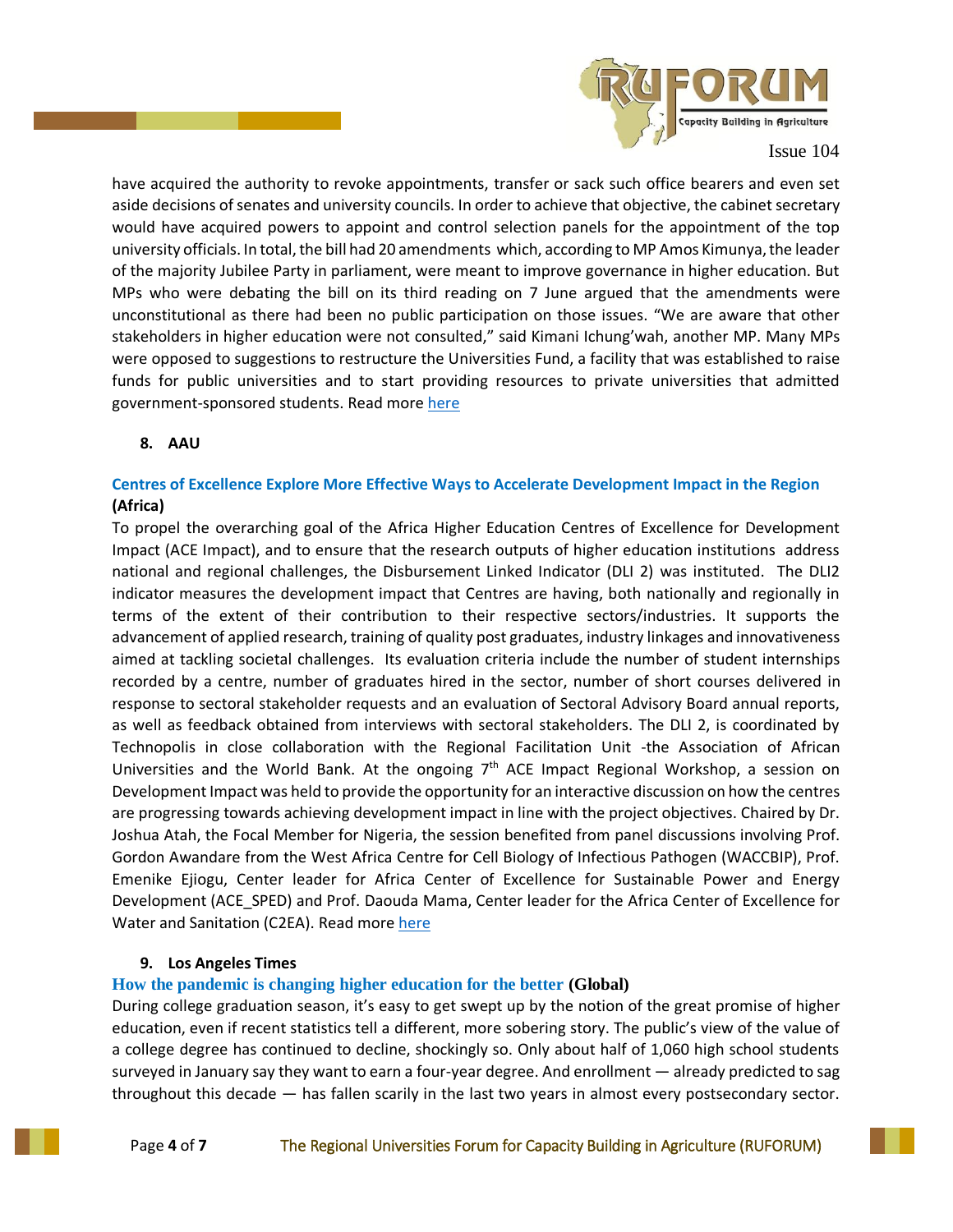

Since the pandemic hit more than two years ago, 1.4 million students who were registered for college have dropped out, according to the National Student Clearinghouse. Perhaps even more disturbing is the rapidly rising number of Americans who have earned some college credits but no degree. In 2020, that applied to 36 million of us; in two short years that figure has climbed to 39 million. The largest percentage, more than 16%, live in California. This is not surprising since the state has the largest population of college students in the U.S. — more than 2.6 million potential graduates are enrolled. The pandemic is commonly blamed for higher education's poor showing, a statement that's more convenient than fair. Before COVID showed up, we and others had already identified key issues that would alter the higher-education landscape. Students from underserved groups were being affected by food and housing insecurity, the digital divide, the high cost of textbooks, and the expense and inaccessibility of childcare. COVID's contribution — brutal and catastrophic — has accelerated the challenges students face while trying to earn postsecondary degrees or credentials. Read more [here](https://www.latimes.com/opinion/story/2022-06-12/college-pandemic-changing-declining-enrollment?_amp=true)

#### **10. Times Higher Education**

### **Have competitive research grants had their day? (Global)**

Australia's government should wind back the competitive research funding system to avoid the massive opportunity cost of unsuccessful grant applications, a policy expert says. Andrew Norton, professor in the practice of higher education policy at the Australian National University, said the competitive funding system had fulfilled its purpose and no longer warranted the "huge amount of wasted time" it entailed. "It's not like it was in the 1980s, when governments suspected that academics were slack on the research side and wanted a process to improve its quality," he said. "The culture has changed totally since then. Universities have strong incentives, via the rankings and other things, to maximise their performance. Is the ARC [Australian Research Council] constructively contributing to research in Australia? That's the question we really need to ask." Academics say they typically spend a month each year submitting funding applications to the ARC, which rejects about 80 per cent of them. "That's not counting the time of all the assessors who look at these grant proposals," Professor Norton said. "To me, the big benefit in getting an ARC grant is high status. That's not necessarily an economically efficient way of funding the research system." An alternative approach would see funding for research projects distributed to universities through a mechanism like the research block grant (RBG) framework, which helps to pay for PhD stipends and overheads such as laboratories, assistants and consumables. Professor Norton said this would overcome a structural weakness of Australia's competitive grants, which do not cover the full costs of research – forcing universities to supplement every research grant through unreliable funding sources such as international students' tuition fees. Under a block grant approach, universities would have discretion over how research money was spent. Read mor[e here](https://www.timeshighereducation.com/news/have-competitive-research-grants-had-their-day)

### **11. All Africa**

### **When Education and Recycling Meet With an Innovator's Dream (Nigeria)**

A school in Lagos, Nigeria, is accepting empty plastic bottles from parents in exchange for their children's school fees, thanks to a recycling project. Through the Recycle Pay Project Initiative, Grace and her sister and co-founder Rose Amuzie, are offering low-cost educational services to low-income families. The initiative which was introduced in 2019, was launched in partnership with the African Clean-up Initiative. Grace Amuzie recently won the first place at the Savvy Prize for Impact Driven Entrepreneurs. How do you get children to school and clean up plastic waste at the same time? Well, you could start a school that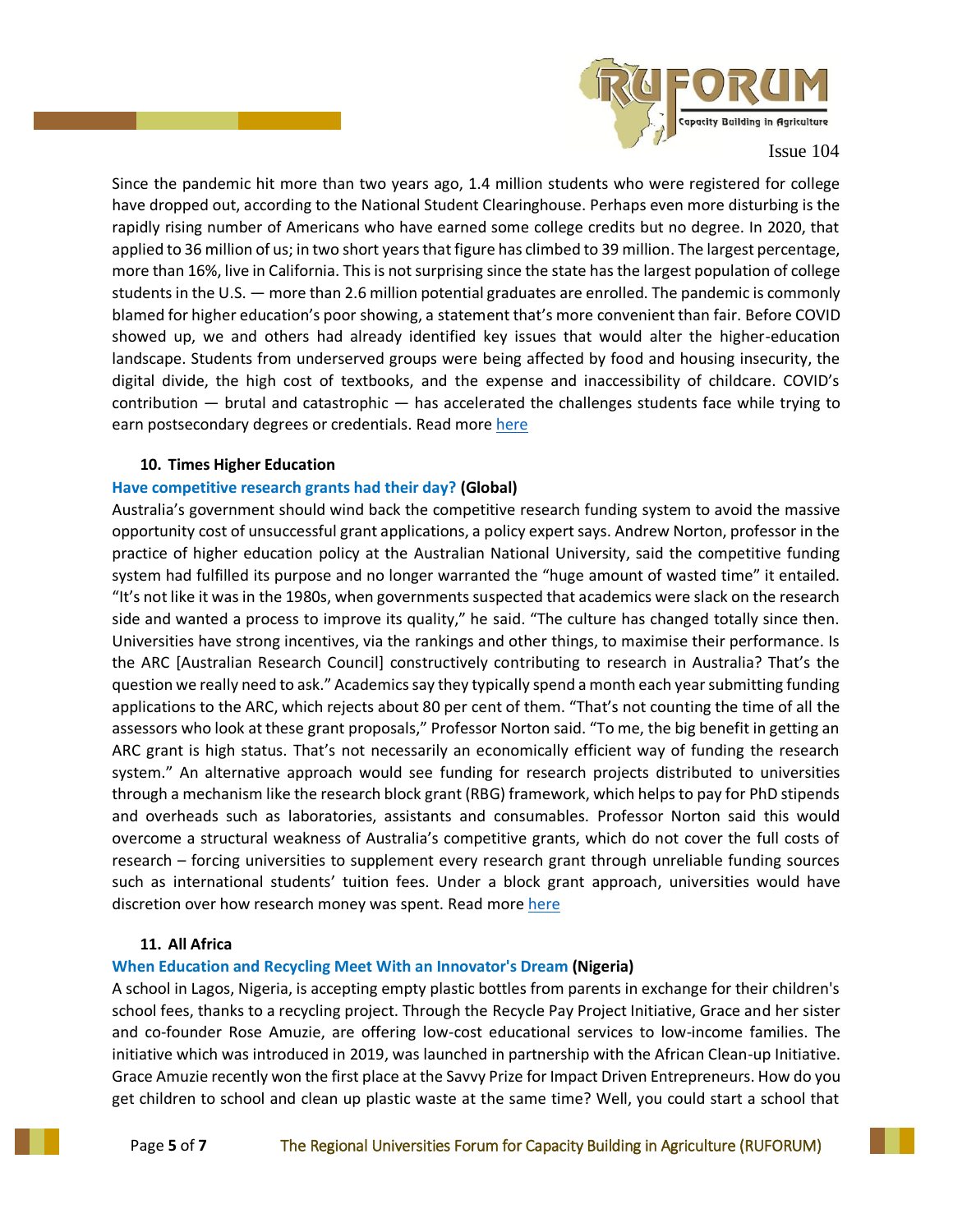

accepts recyclables as payment. And that is precisely what innovator Grace Amuzie did with her sister Rose Amuzie, and a partnership with the Africa Cleanup Initiative. Education is key in dealing with the challenges of poverty, inequality, and unemployment. But this human right is still out of the reach of many Nigerian children. According to the World Bank, almost 70 million Nigerians live below the poverty line. And the United Nations Children's Fund (UNICEF) says that Nigeria has very high levels of out-of-school children, which is being worsened by the ongoing violence and instability in the northeast of the country, coupled with the novel coronavirus pandemic that plunged the economy into a recession. It also says at least one million children will likely stay away from school because of the threat of violence, following a series of mass kidnappings and attacks targeting learners in 2021 alone. Read more [here](https://allafrica.com/stories/202205240054.html)

#### **12. Inside Higher Eds**

#### **What's Wrong With Students? No—What's Wrong With Us? (Global)**

he past few years have seen a well-documented rise in reported adolescent and college student distress, and college counseling centers are overwhelmed with the task of providing services. The \$64 million question often asked is "What is wrong with these students?" This question is an unfortunate invitation to blame and scapegoat our students. This simplistic thinking falls short of considering the contextual and systematic factors contributing to students' distress. We look toward them as the problem rather than thinking about how our communities are working together (or not) to create the current challenges. In what follows, we offer some thoughts about what institutional factors are contributing to students' suffering. Our perspective is grounded in our experiences as directors of a college counseling center on the front lines of college student mental health and in the developmental model we use in our clinical work with students. The ongoing interaction between clinical work and theory has led us to elaborate a model of college student development that focuses on the importance of being able to be curious about differences, set limits and tolerate disappointments. While others have noted that the transition to college offers a repetition of our earliest developmental tasks around separating and individuating, our developmental model argues that this time is more than just a replaying of earlier years but rather a chance to focus on the existential aspects of the processes of becoming. For example, college-age students, working to establish a vibrant identity, must contend with the idea that they cannot be everything or all the things that they or loved ones imagined. Like small children who must face the realization they will not have all their needs met all the time, how students come to mourn and accept this has important ramifications for their sense of beingness and the way they occupy space in the world in relationships to others. Read more [here](https://www.insidehighered.com/views/2022/06/16/institutional-factors-exacerbate-student-distress-opinion)

#### **Note to Editors/PROs:**

To share news/events about your universities, contact;

**Name:** Evaline Acan Corporate Communications and Advocacy Officer **Email:**  [communications@ruforum.org](mailto:communications@ruforum.org)